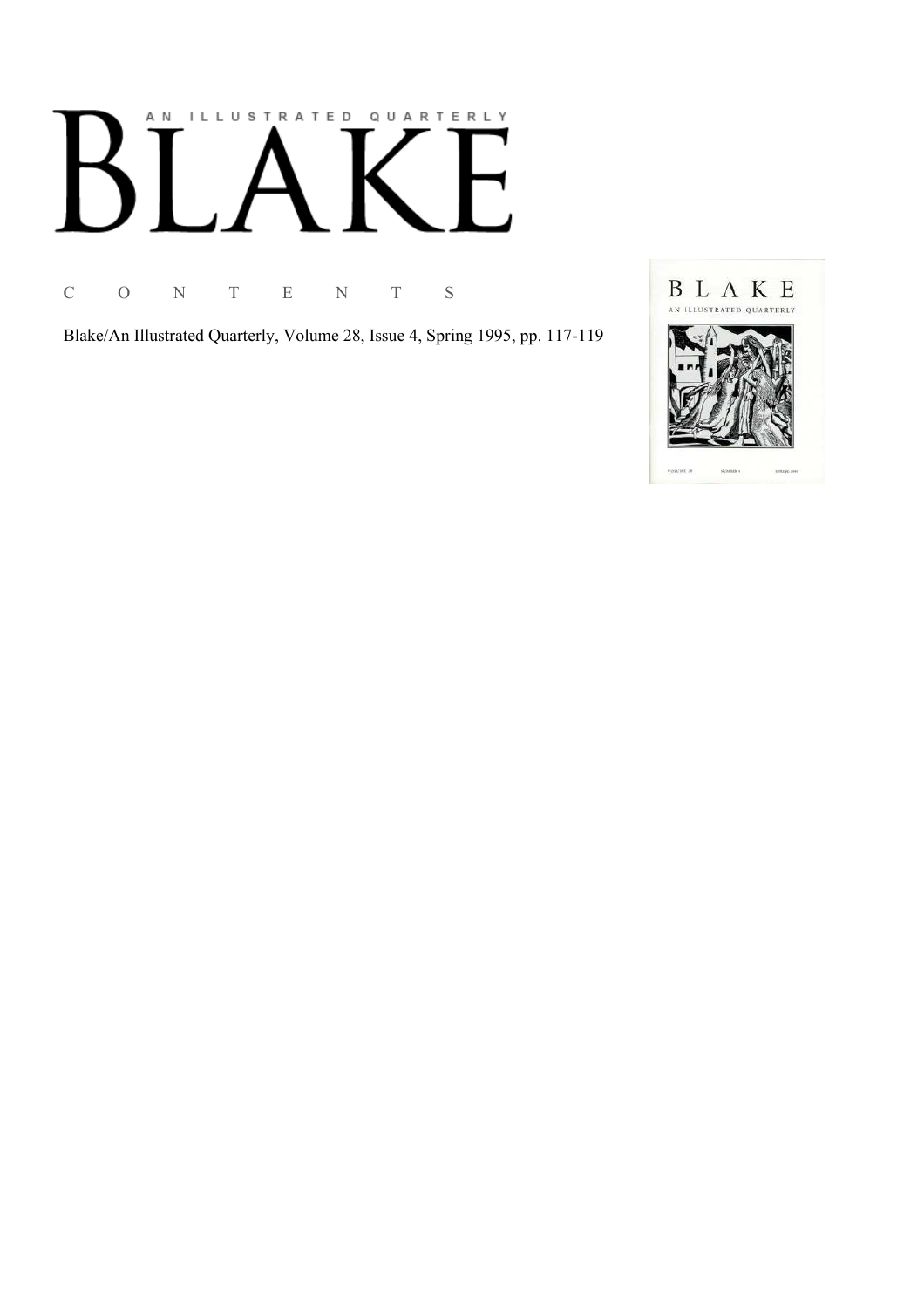## $\left| \right|$ KE  $\mathsf{B}$

AN ILLUSTRATED QUARTERLY



**VOLUME 28** 

NUMBER 4

**SPRING 1995**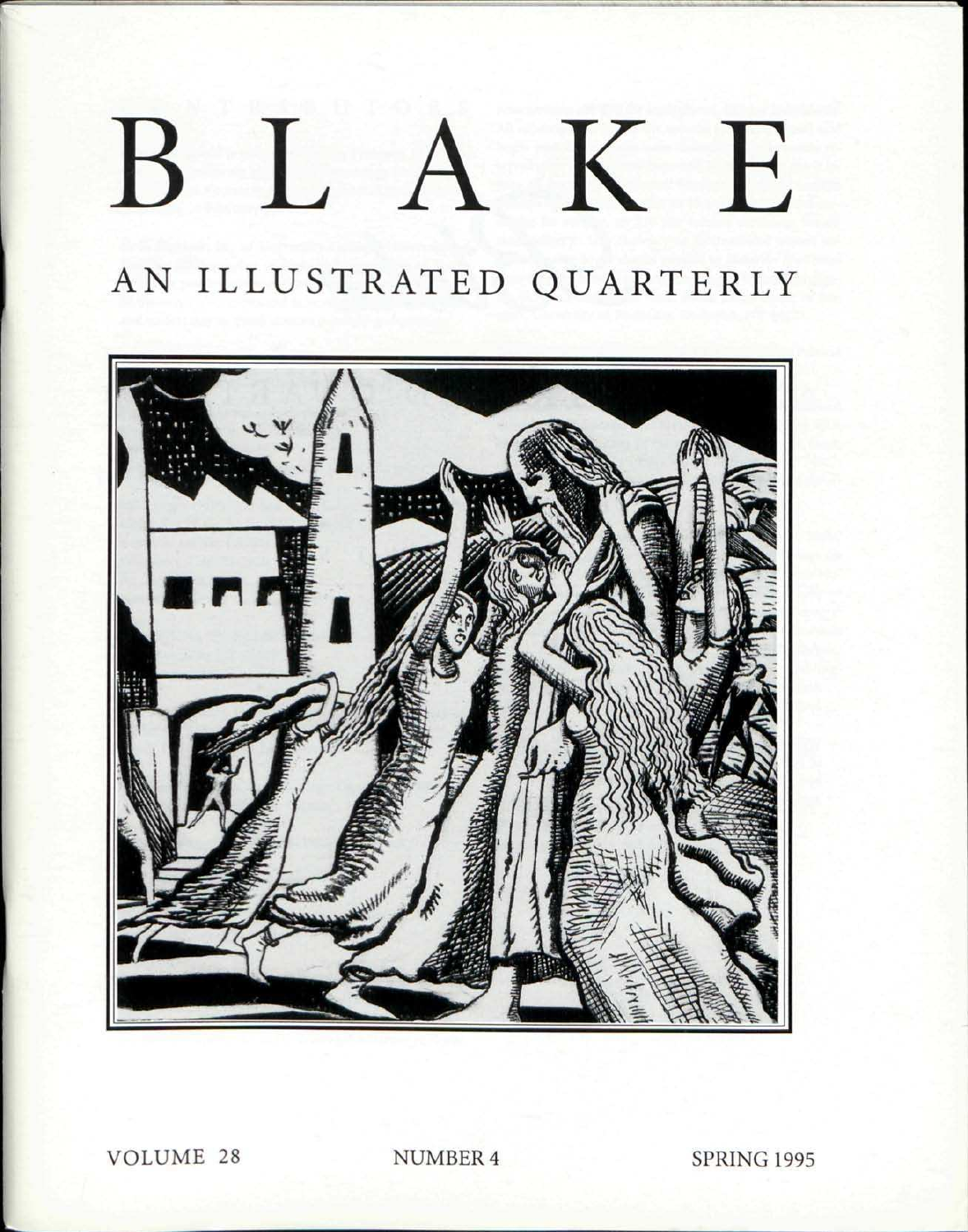*£%Ue* 

### AN ILLUSTRATED QUARTERLY

VOLUME 28 NUMBER 4 SPRING 1995

#### CONTENT S

#### Articles

Blake in the Marketplace, 1994 *by Robert N. Essick 120* 

William Blake and His Circle: A Checklist of Publications and Discoveries in 1994 *by G. E. Bentley, Jr. with the assistance of Keiko Aoyama 142*